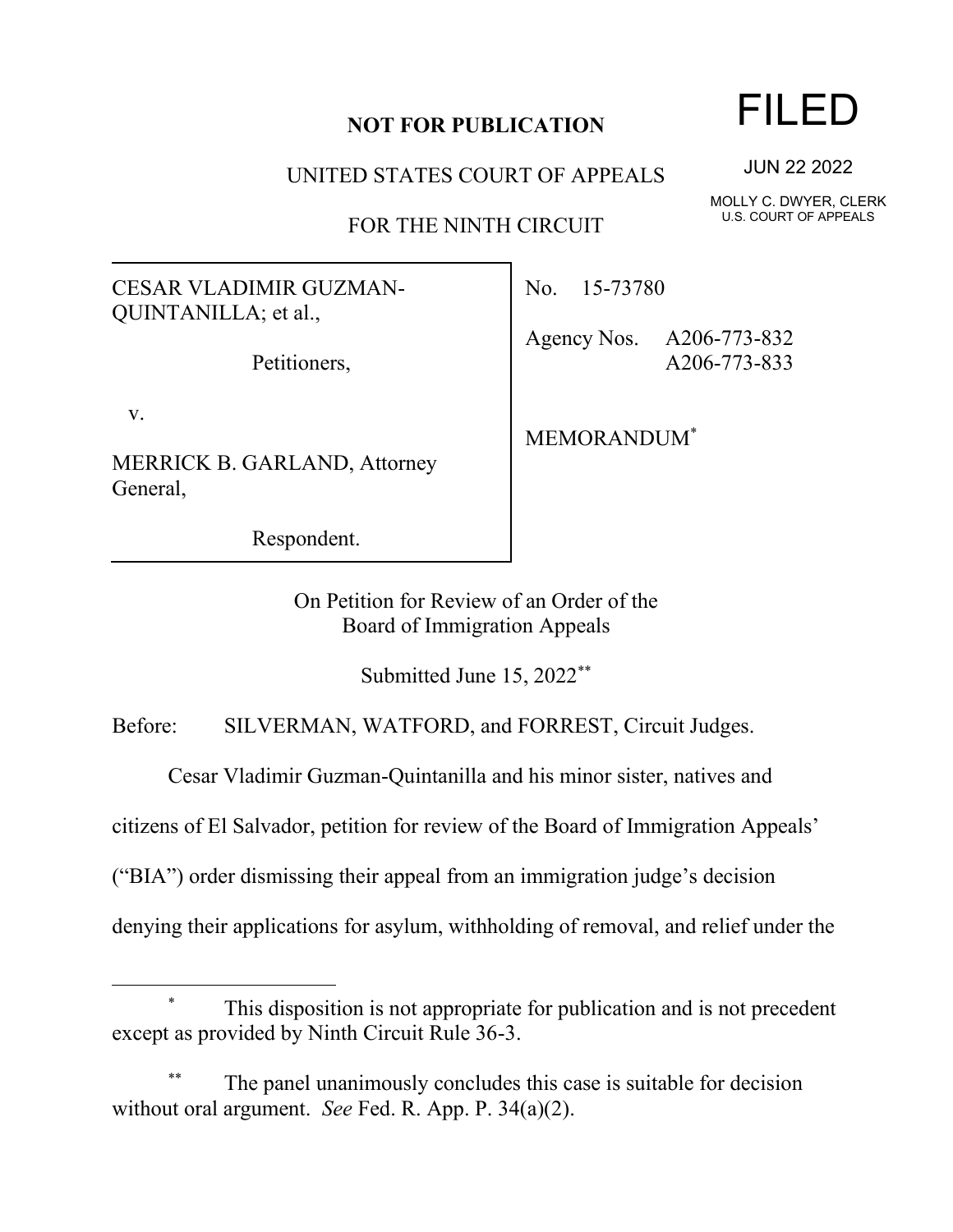Convention Against Torture ("CAT").<sup>1</sup> We have jurisdiction under  $8$  U.S.C.

§ 1252. We review for substantial evidence the agency's factual findings. *Zehatye v. Gonzales*, 453 F.3d 1182, 1184-85 (9th Cir. 2006). We deny the petition for review.

Substantial evidence supports the agency's determination that petitioners failed to establish the harm they fear would be on account of a protected ground. *See INS v. Elias-Zacarias*, 502 U.S. 478, 483 (1992) (an applicant "must provide *some* evidence of [motive], direct or circumstantial"); *see also Zetino v. Holder*, 622 F.3d 1007, 1016 (9th Cir. 2010) (an applicant's "desire to be free from harassment by criminals motivated by theft or random violence by gang members bears no nexus to a protected ground").

Substantial evidence also supports the agency's denial of CAT relief because petitioners failed to show it is more likely than not they will be tortured by or with the consent or acquiescence of the government if returned to El Salvador. *See Aden v. Holder*, 589 F.3d 1040, 1047 (9th Cir. 2009).

We reject as unsupported by the record petitioners' contentions that the BIA violated their due process rights by using its streamlining procedures or by failing to explain its reasoning.

<sup>&</sup>lt;sup>1</sup> Petitioners each filed their own applications for relief.